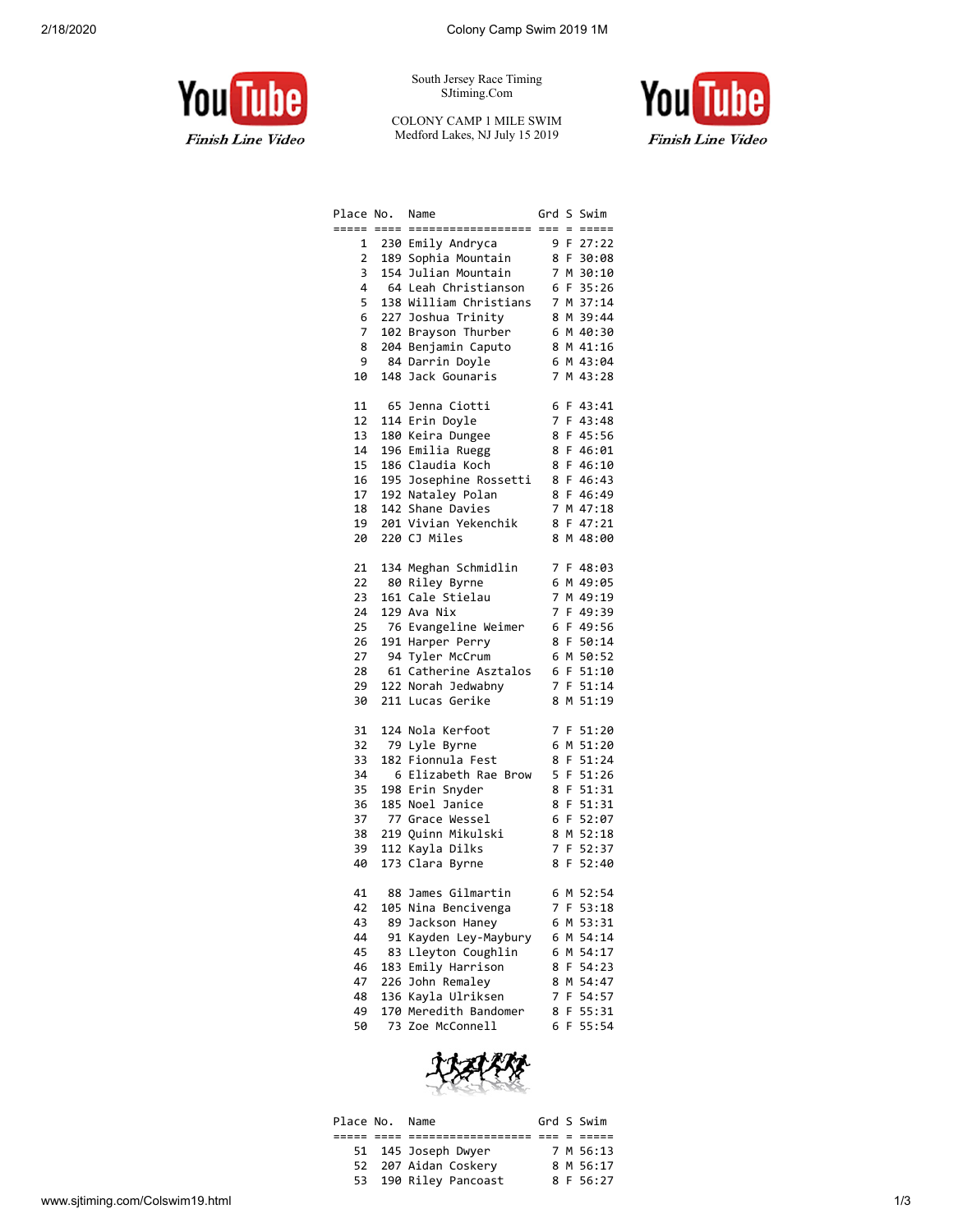2/18/2020 Colony Camp Swim 2019 1M

| 54  |     | 299 SONJA ADAMAON      | 8<br>F<br>56:30              |
|-----|-----|------------------------|------------------------------|
| 55  |     | 115 Eden Ehle          | 7<br>F.<br>56:36             |
| 56  |     | 39 Liam Deely          | 5 M<br>56:38                 |
| 57  |     | 66 Charlotte Coskery   | 6 F 57:13                    |
| 58  |     | 3 Gabriella Biazzo     | 5 F 58:10                    |
| 59  |     | 147 Jayden Franco      | 7 M 58:24                    |
| 60  |     | 117 Kota Fetla         | 7<br>F<br>59:03              |
|     |     |                        |                              |
| 61  |     | 158 Oliver Sims        | 7<br>M 59:33                 |
| 62  |     | 10 Danica DiPerna      | 5<br>F.<br>60:02             |
| 63  |     | 13 Megan Dungee        | 5<br>F.<br>60:14             |
| 64  |     | 62 Mackenzie Bailey    | 6<br>F 60:21                 |
| 65  |     | 68 Lexi Hummel         | 6<br>F 60:44                 |
| 66  |     | 7 Alanna Brown         | 5 F 60:57                    |
| 67  |     | 53 Jude Newsome        | 5 M 61:43                    |
| 68  |     |                        | 5 M 61:45                    |
|     |     | 49 Anderson Knight     |                              |
| 69  |     | 43 Maddox Githens      | 5 M 61:47                    |
| 70  |     | 127 Ella Lindsey       | $\overline{7}$<br>F<br>62:22 |
| 71  |     | 108 Lily Brescia       | 7 F 62:23                    |
| 72  | 137 | Jorge Bautista         | $\overline{7}$<br>M 63:31    |
| 73  |     | 157 Chase Rossetti     | 7 M 63:31                    |
| 74  |     | 22 Madeline Maugham    | 5 F 63:37                    |
| 75  |     | 164 Shawn Weinland     | 7 M 64:27                    |
|     |     |                        |                              |
| 76  |     | 60 Katie Adamson       | 6 F<br>64:47                 |
| 77  |     | 11 Samantha Ditzel     | 5<br>F 64:56                 |
| 78  |     | 26 Brianna Pancoast    | 5 F 65:47                    |
| 79  |     | 197 Valentina Sanchez  | 8<br>F.<br>65:55             |
| 80  |     | 181 Elena Ekimova      | 8<br>F<br>66:01              |
| 81  |     | 93 Michael Mazzetti    | 6 M 66:45                    |
| 82  |     | 92 Giovanni Lucania    | 6 M 66:58                    |
| 83  |     | 107 Sophia Bradley     | $\overline{7}$<br>F 67:17    |
| 84  |     | 59 Tanner Yarnal       | 5 M 67:43                    |
| 85  |     | 135 Gianna Smarrito    | $\overline{7}$<br>F 68:46    |
| 86  |     | 110 Madelyn Crain      | 7 F 68:46                    |
| 87  |     | 40 Graham Dent         | 5 M 69:29                    |
| 88  |     | 9 Abigail Caputo       | 5 F 69:30                    |
| 89  |     | 15 Blakely Furno       | 5<br>69:30<br>F.             |
| 90  |     | 96 Sean O'Reilly       | 6<br>M 69:49                 |
|     |     |                        |                              |
| 91  |     | 125 Elizabeth Kusnirik | 7<br>F<br>70:52              |
| 92  |     | 113 Natalie Ditzel     | 7<br>F.<br>70:52             |
| 93  |     | 70 Avery Kornafel      | 6<br>F 71:12                 |
| 94  |     | 71 Ava Kornafel        | 6<br>F.<br>71:14             |
| 95  |     | 5 Laurel Brescia       | 5<br>F<br>71:16              |
| 96  |     | 27 Ella perry          | 5<br>F 71:16                 |
| 97  |     | 149 Joseph Iacono      | $\overline{7}$<br>M 71:19    |
| 98  |     | 58 Cody Warren         | 5 M 71:19                    |
| 99  |     | 176 Madison Dent       | 8<br>F.<br>72:03             |
| 100 | 72  | Madeline McComsey      | 6<br>F<br>73:34              |
|     |     |                        |                              |



| Place No. |    | Name                     |      | Grd S Swim |
|-----------|----|--------------------------|------|------------|
| =====     |    | =================        | $==$ |            |
| 101       |    | 63 Elena Carnuccio       |      | 6 F 73:44  |
| 102       |    | 4 Ella Billen            |      | 5 F 74:32  |
|           |    | 103 133 Graceanna Rogers |      | 7 F 74:34  |
| 104       |    | 106 Ava Billen           |      | 7 F 74:37  |
| 105       |    | 44 Chase Hirsekorn       |      | 5 M 74:52  |
|           |    | 106 34 Isabella Singh    |      | 5 F 75:04  |
| 107       |    | 132 Marisa Reichelt      |      | 7 F 77:17  |
| 108       |    | 116 Tierney Ellicott     |      | 7 F 77:25  |
| 109       |    | 111 Layla DelRossi       |      | 7 F 77:42  |
| 110       |    | 121 Gianna Imperial      |      | 7 F 77:42  |
|           |    |                          |      |            |
| 111       |    | 55 Ian Ruegg             |      | 5 M 78:26  |
| 112       |    | 51 Noah Krasner          |      | 5 M 78:29  |
| 113       |    | 30 Allison Polinski      |      | 5 F 80:12  |
| 114       |    | 28 Mikayla Pettit        |      | 5 F 80:12  |
| 115       | 21 | Kaylee Lure              |      | 5 F 80:46  |
| 116       |    | 29 Katelyn Plantarich    |      | 5 F 81:27  |
| 117       | 33 | Peyton Siciliano         |      | 5 F 81:55  |